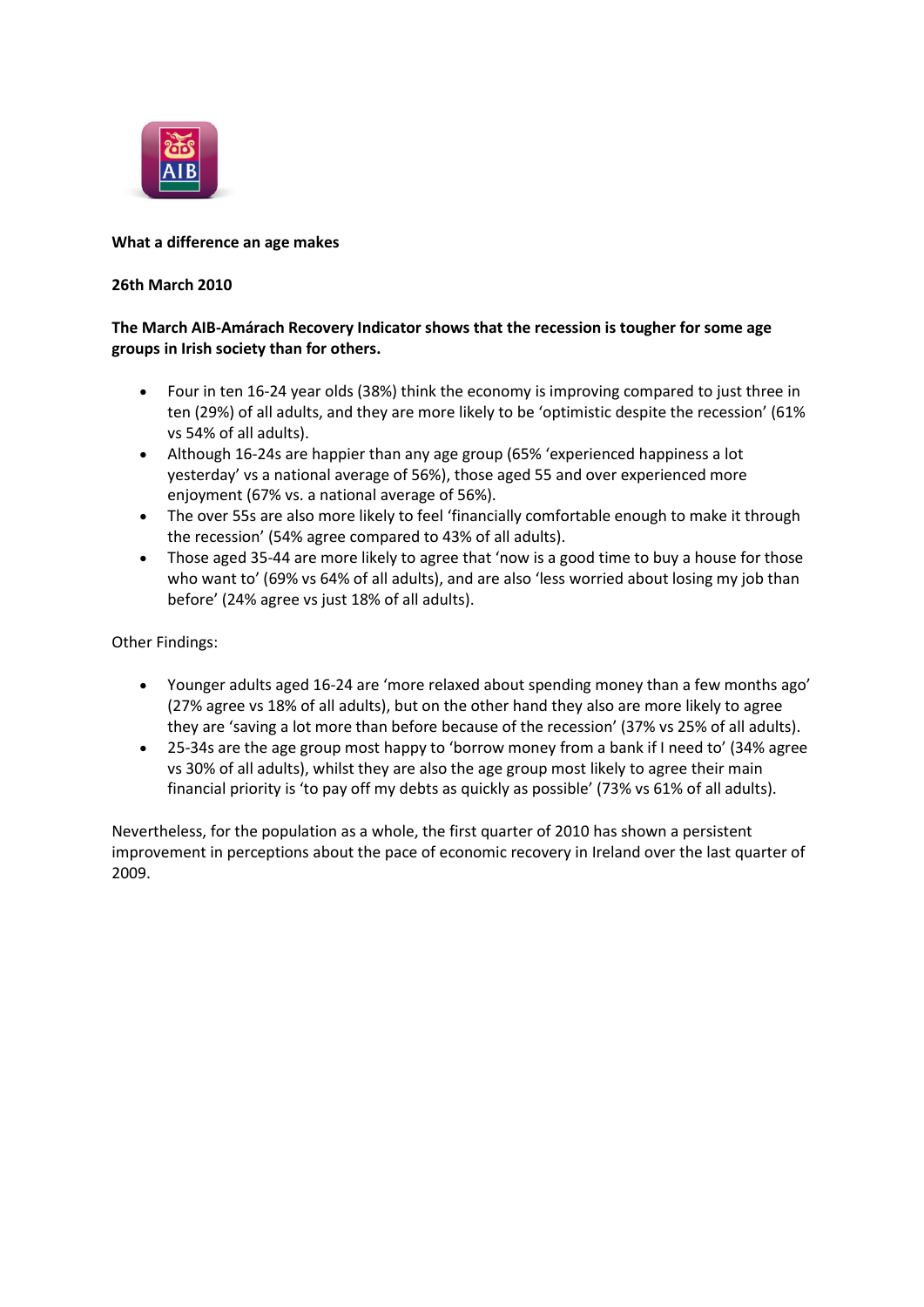

**-Ends-**

*For further information, please contact:*

Ronan Sheridan Group Press Officer AIB Group Bankcentre Ballsbridge Dublin 4 Tel: +353-1-641 4651 Mobile:(086) 3880898

or

Gerard O'Neill Chairman Amarách Research 11 Kingswood Business Centre, CityWest Business Campus Dublin 24 Tel: 01-410 5200: 086 245 5004

# **NOTES TO EDITORS**

#### **About the AIB/Amárach Recovery Indicator**

Amárach Research has developed the ARI with the support of AIB.